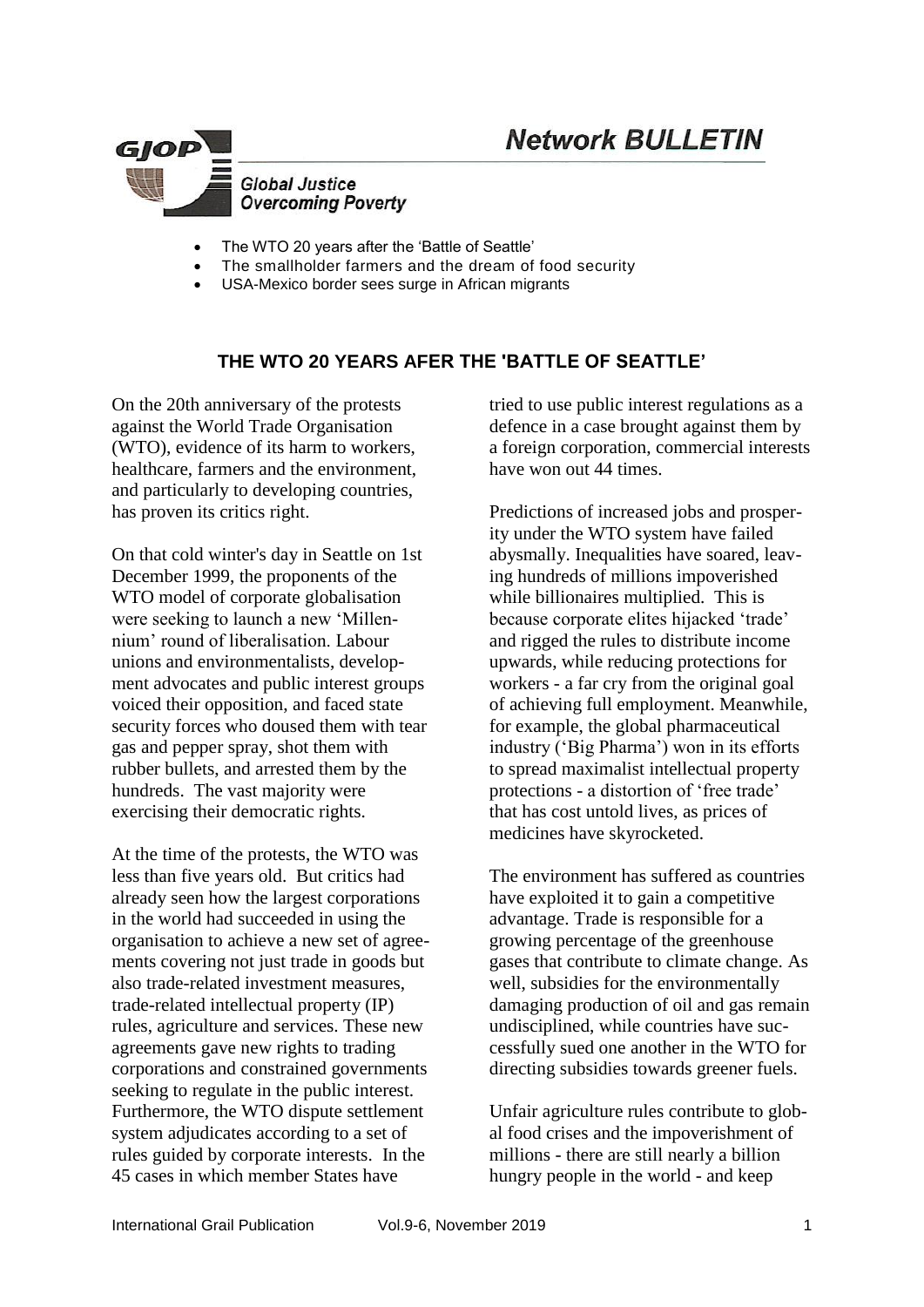developing countries from benefitting from fair trade. Yet, the USA is currently suing India in the WTO for implementing the largest [food security program](https://www.sierraclub.org/press-releases/2019/11/wto-rules-against-us-clean-energy-programs) in the history of the world.

After Seattle, supporters of the WTO were able to get developing countries to agree to a new round of trade talks only by claiming it would be a 'development' round that put the needs of developing countries at its heart. Since then, developed countries have never delivered on their promises to address the bad WTO rules that inhibit fair and equitable development.

Instead, now the Big Tech industry wants to use the WTO to protect and facilitate their rights in the [global \(digital\) economy](http://cepr.net/publications/op-eds-columns/giant-tech-corporations-join-forces-with-the-wto-to-try-to-launch-a-wto-2-0-to-cement-digital-colonialism-through-international-treaties) to access markets and permanently privatise the biggest resource in the world – data - while handcuffing governments from regulating the industry in the public interest.

They are also [seeking new rules](https://ourworldisnotforsale.net/2019/Digital_trade_2019-04-01-en.pdf) to limit even further their [tax liabilities;](https://link.springer.com/epdf/10.1057/s41301-019-00205-4?author_access_token=LEQAjw6_uYVFUZYXQaceL1xOt48VBPO10Uv7D6sAgHvIbAQlRTdani3r_BjdRTz9hy0keOW3-Qpp2pXQCU2Blihy0ItrB_C0xcBZDOJQfxEB3eS16_oT34Zp_4gg__WFpeIKtG3l_07uSnrtpgPiLg%3D%3D) to ensure an unlimited supply of cheap labour stripped of its rights, and to prevent their having any accountability to the communities in which they operate.

At a time when most conversations regarding Big Tech are around the need for stronger anti- trust and tax enforcement, and preventing their model of 'surveillance capitalism' from engineering our media, democracy, human rights, education and social relationships, the industry is working through the WTO, without public debate, to consolidate their power and profits.

They aim to achieve their ambitions in a new 'plurilateral'<sup>1</sup> agreement among nearly half the membership of the WTO, at the next Ministerial Meeting in June 2020 in Kazakhstan. Hint: these [same provisions](http://cepr.net/press-center/press-releases/will-the-new-nafta-and-future-trade-deals-serve-us-interests) are already in [the](https://www.aljazeera.com/news/2018/11/mexico-canada-sign-usmca-trade-deal-181130130126984.html) United States Mexico Canada Agreement (USMCA}.

Thus, there is a crisis in the WTO, but it is one of its own making. To regain stability - and ensure true prosperity for their peoples - governments must address the fundamental flaws of the current system of corporate-led globalisation and not expand and entrench power imbalances.

We all need a global economy that facilitates decent jobs, access to affordable medicines, healthy food and a thriving environment. In 2015, nearly all governments agreed to this mandate through the Sustainable Development Goals (SDGs) and Agenda 2030. The rules of the global economy should be shaped around ensuring that trade can help achieve these goals not constrain governments from doing so.

The solution to the current conflicts on trade policy is not a false nationalism that nonetheless expands corporate control, nor a defence of the current failed corporate system. We need a wholly different system than that embodied in the WTO. This is what the protesters clamoured for in Seattle 20 years ago. It requires a multilateral vision of ecological stability, shared prosperity and leadership committed to that vision. $2$  Until then, we can expect more crises.

*Source: Deborah James, Our World Is Not for Sale Network, [www.ourworldisnotforsale.net](http://www.ourworldisnotforsale.net/)  Published by Al Jazeera, 1st December 2019, [www.aljazeera.com/indepth/opinion](http://www.aljazeera.com/indepth/opinion) Some editing by A Healey.*

*Geneva Principles for a Green New Deal,* published by the UN Conference on Trade and Development (UNCTAD) which is inspiring fresh thinking on the topic around the world.

-

 $<sup>1</sup>$  Unlike multilateral agreements, plurilateral</sup> agreements are those to which some, but not all, member States are committed.

<sup>&</sup>lt;sup>2</sup> A blueprint for achieving this vision is [outlined](https://unctad.org/en/pages/newsdetails.aspx?OriginalVersionID=2057) in *A New Multilateralism for Shared Prosperity:*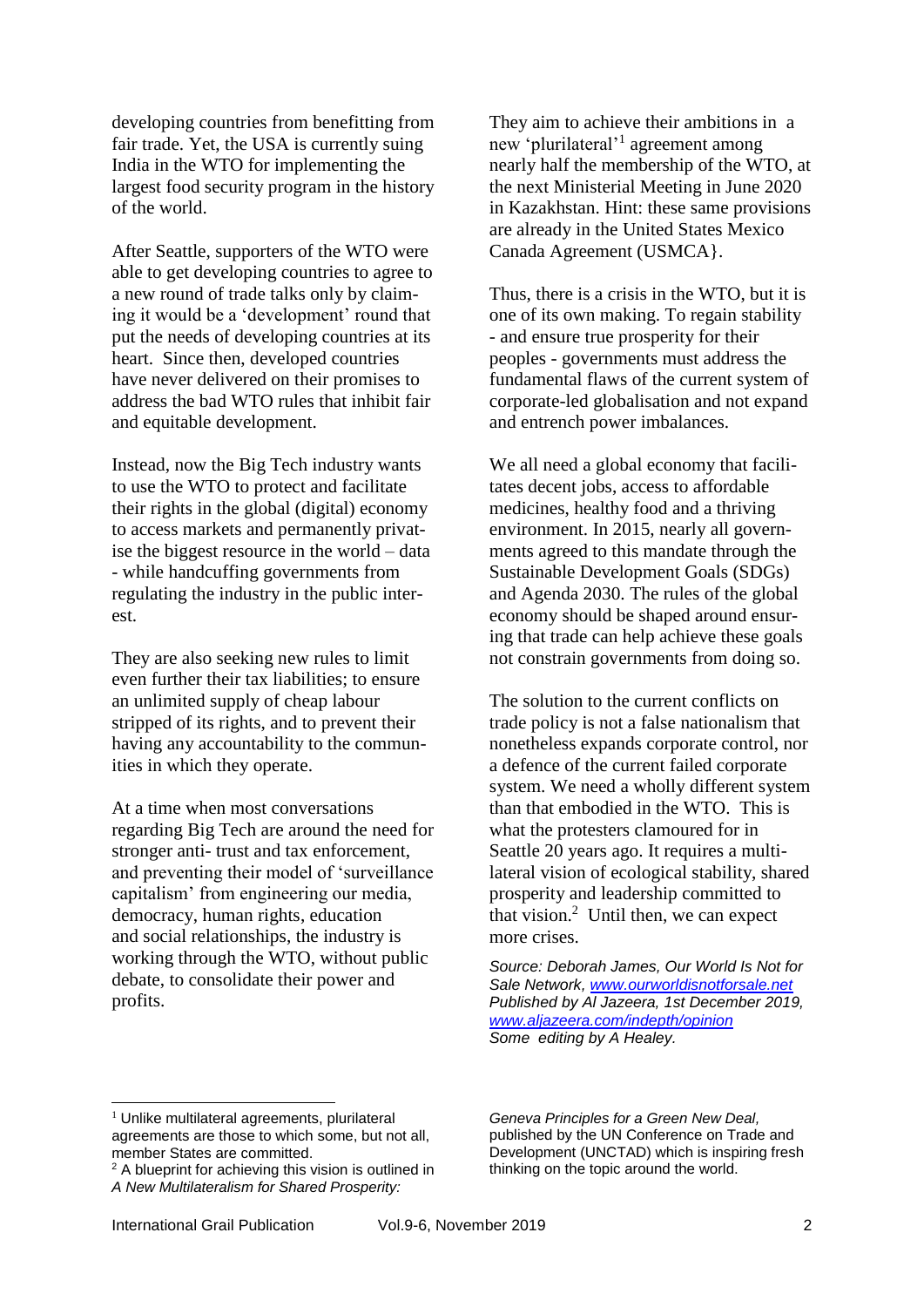# **THE SMALLHOLDER FARMERS AND THE DREAM OF FOOD SECURITY**

Delivering on more sustainable agriculture has never been more compelling than it is now in the face of the growing environmental crises. It is an issue that needs our honest attention. While Africa and some other Third World countries remain on the threshold of food insecurity, agroindustrial businesses are exploiting all the loopholes they can find in international agreements and processes.. It is a situation that continually calls our ethical values into question and demands their reexamination.

The smallholder farmers produce 80% of the food consumed worldwide and so constitute the cornerstone of food security globally. This sector sustains Africa's rural economy; it has the potential for job creation for Africa's growing and young population; it is the antidote to urban migration and dangerous migration to foreign countries in search of the elusive 'greener pastures'. And to their credit, the smallholder farmers use methods of food production that are ecologically friendly and sustainable.

This being so, why is this sector which is most able to ensure global food security in the shortest possible time the least supported for development?

First of all, there must be an intentional political choice to define the modernisation of agriculture as meaning moving out labour and bringing in capital. This leads to an ever increasing industrialisation of agriculture and prevents smallholder farmers from getting adequate consideration in public policy spaces. As things are now, it is becoming increasingly difficult to defend the smallholder farmers in the policy spaces which are dominated by the overbearing propaganda of the agroindustrialists. Smallholder farmers cannot access agricultural development finances because of impossible conditions placed on them to achieve such access.

The *Africa Europe Faith and Justice Network* believes that linking the smallholder farmers to sources of funding and mechanising their agriculture will give them the necessary leverage. They need access to a market that will get rid of the middlemen who reap the profits of the farmers' labours. They need guidance to think beyond subsistence agriculture and to enter the arena of entrepreneurship. This innovation would bring smallholder farmers to success within the secure fortress of sustainability. The available evidence suggests that the smallholder farmers' approach to food production is more climate-resilient than what is currently obtainable by following the policies in the various Bilateral Investment Treaties, the African Union, the World Trade Organisation and the European Union. It is imperative to formulate national and international policies and programs that follow this food system and food culture of the smallholder farmers.

It has become critical to lay bare the real interests of the agro-industrialists and the ethics of governments that prefer to welcome these investors into the economy rather than protect and promote the smallholder farmers, the common good and the ecosystem. Now is the *Kairos* moment for refocussing - for the sake of survival of the poor and oppressed and the Earth, our common home.

*Source: Chika Onyejiuwa, Africa Europe Faith and Justice Network, AEFJN Echoes, Nov, 2019. Some limited editing by A Healey*